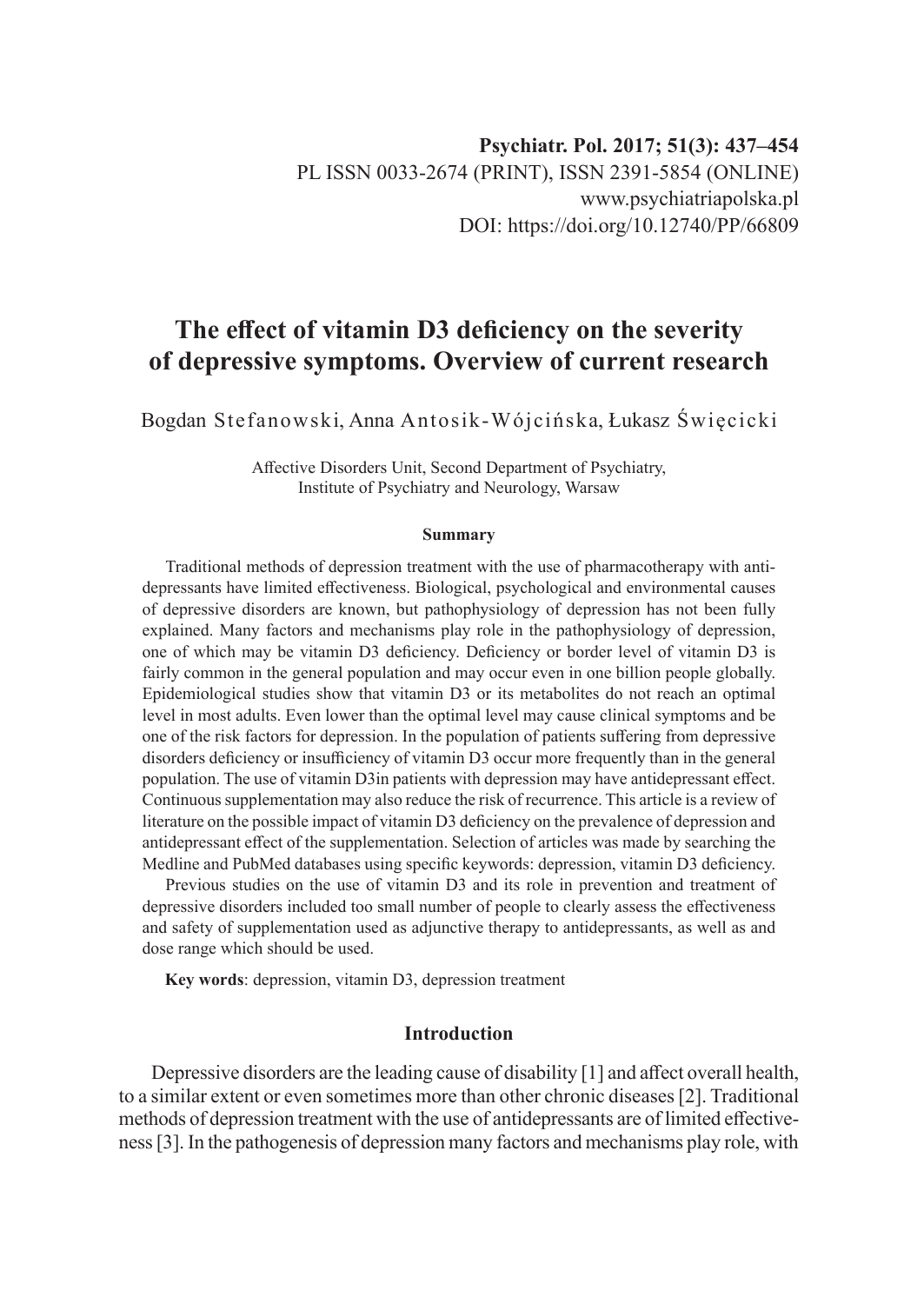one of them could possibly be deficiency of vitamin D3 [4]. Receptors for calcitriol (active form of vitamin D3) are found in almost all cells. Although the importance of this relationship is not entirely clear, there is no doubt that vitamin D3 has regulatory function in many organs and tissues, and is essential for the proper functioning of calcium-phosphate metabolism, endocrine glands, immune system and nervous system.

The active form of vitamin D3, calcitriol (1,25 (OH) 2) has a structure of a steroid and has endocrine, paracrine and autocrine effect. The impact of vitamin D3 deficiency on the pathogenesis of various diseases, e.g., autoimmune diseases, cardiovascular diseases, infections, osteoporosis, obesity, diabetes, and certain types of cancers has been proven [5, 6]. In recent years, a correlation between very low vitamin D3 levels and neuropsychiatric diseases such as multiple sclerosis, Alzheimer's disease, Parkinson's disease, and also between an impact of vitamin D3 level and cognitive functioning profile has been observed [7–9].

In 1982 the presence of vitamin D3 receptors in the CNS [10], in the brain structures that are involved in processes of emotion and mood regulation (cingulate cortex, hippocampus, thalamus, hypothalamus) was discovered [11]. It has been shown that vitamin D3 significantly affects the functioning of the CNS, taking part in the processes of neuromodulation, regulating the secretion of brain neurotrophic factors, processes of neuroprotection and neuroplasticity [12]. Calcitriol activates the expression of tyrosine hydroxylase, which is involved in the synthesis of catecholamines, increasing the production of dopamine, noradrenaline and adrenaline [13]. It can also enhance cholinergic neurotransmission by activating acetylcholine transferase, an enzyme involved in the synthesis of acetylcholine [14].

Vitamin D3 also affects the increase in the level of neurotrophic growth factors, i.e., NGF and GDNF, NT-3 [15–17]. Recent studies have shown that the dysfunction of NGF, NT-3 and GDNF could be important in the pathogenesis of depressive disorders and schizophrenia [18–23]. Vitamin D3 increases the synthesis of gamma-glutamyltranspeptidase – the enzyme which participates in the synthesis of glutathione and has the function of antioxidant in the brain [24]. Vitamin D3 has therefore, in the central nervous system, protective role against free radicals.

The main source of vitamin D in humans (80 to 90% of vitamin D) is de novo synthesis from 7-dehydrosterol which takes place in the skin under the exposure to ultraviolet UVB with a wavelength of 290 nm to 315 nm. The remaining part of vitamin D is supplied with food. The relationship between the occurrence of mood disorders and insufficient exposure to sunlight is well known and was first observed probably already 2000 years ago [25]. The deficiency or lower than optimal level of vitamin D3 occur in the general population quite commonly. It corresponds to the level of insolation, the climate zone, but also with individual characteristics and may occur even in one billion people on a global scale [26]. The high prevalence of vitamin D3 deficiency was found among the people in the USA and Europe. In the USA, the prevalence of vitamin D3 deficiency is estimated at the level of 25–50% among adults, there is also no direct correlation between the level of vitamin D3 and the level of insolation in the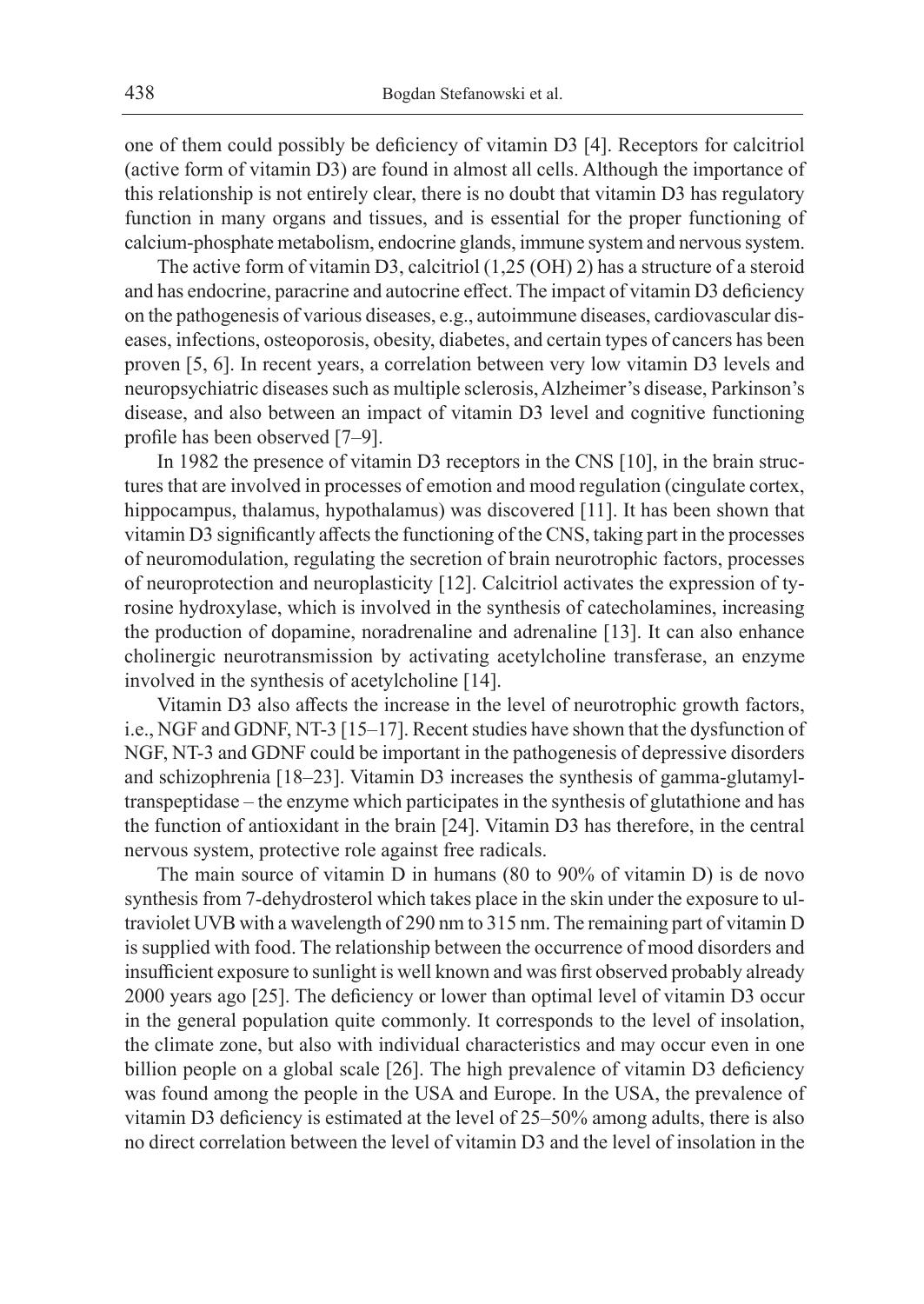area of residence [27, 28]. In Europe, the prevalence of deficiency or a border level of vitamin D3 in the general population may be slightly higher and affect even 28–87% of the adult population [29–31].

There are two main sources of vitamin D3 supply: exogenously taken with food and endogenously produced in the body. Vitamin D3 can be supplied with plant products, as ergocalciferol (D2) and with animal products as the active form cholecalcitriol. The rich source of this vitamin are oily fish (salmon, mackerel, tuna, sardines, herring). Endogenous synthesis of vitamin D3occurs in the epidermis and dermis, where the 7-dehydrocholesterol is converted to vitamin D3 under the exposition to ultraviolet B. Vitamin D2 and D3 derived from food is transported to the liver with the use of chylomicrons, while D3 derived from the production in the skin is transported by the blood. In the liver, both forms are hydroxylated to 25-hydroxyvitamin D(25)(OH)D. 25 (OH)D is hydroxylated to 1,25(OH)2 D by 1-alpha-hydroxylase in the nephrons in the kidneys. Receptors for vitamin D3 VDRs can be found in various tissues and organs of the body. VDRs receptor activation by vitamin D3 activates the transcription of genes. 1,25(OH)2D also binds with VDRs receptors located in cell membranes mediating various processes in the body.

The absolute vitamin D deficiency can be recognized when level of 25(OH)D is lower than 10 ng/dl (25 nmol/l). Cases when the level is in the range of 10–30 ng/dl (25–75 nmol/l) can be defined as a relative deficiency of the vitamin. In accordance with the recommendations of the International Panel of Experts (*Wytyczne suplementacji witaminy D dla Europy Środkowej* (Guidelines of vitamin D Supplementation for Central Europe), Endokrynologia Polska 2013) [32] in order to maintain the recommended levels ( $\geq$  30 ng/ml) a supplementation of 2,000 IU of vitamin D/day should be administered to adult patients. In patients with the deficiency of D3, the supplementation of 7,000–10,000 IU/day should be implemented until reaching the normal values of D3, then it is recommended to continue the treatment with a typical maintenance dose.

### **Methodology**

Selection of articles have been made searching the Medline and Pubmed databases for publications using keywords: depression, deficiency of vitamin D3, with the overall result of the search of 653 publications. Inclusion criteria for the analysis were the publication year from 2009 to 2015. For the present article population studies evaluating the effect of vitamin D3 on the incidence of depressive disorders and studies evaluating the impact of supplementation with vitamin D3 on the reduction of depressive symptoms were taken into account. Summary of the results regarding the articles meeting the inclusion criteria are shown in Diagram 1.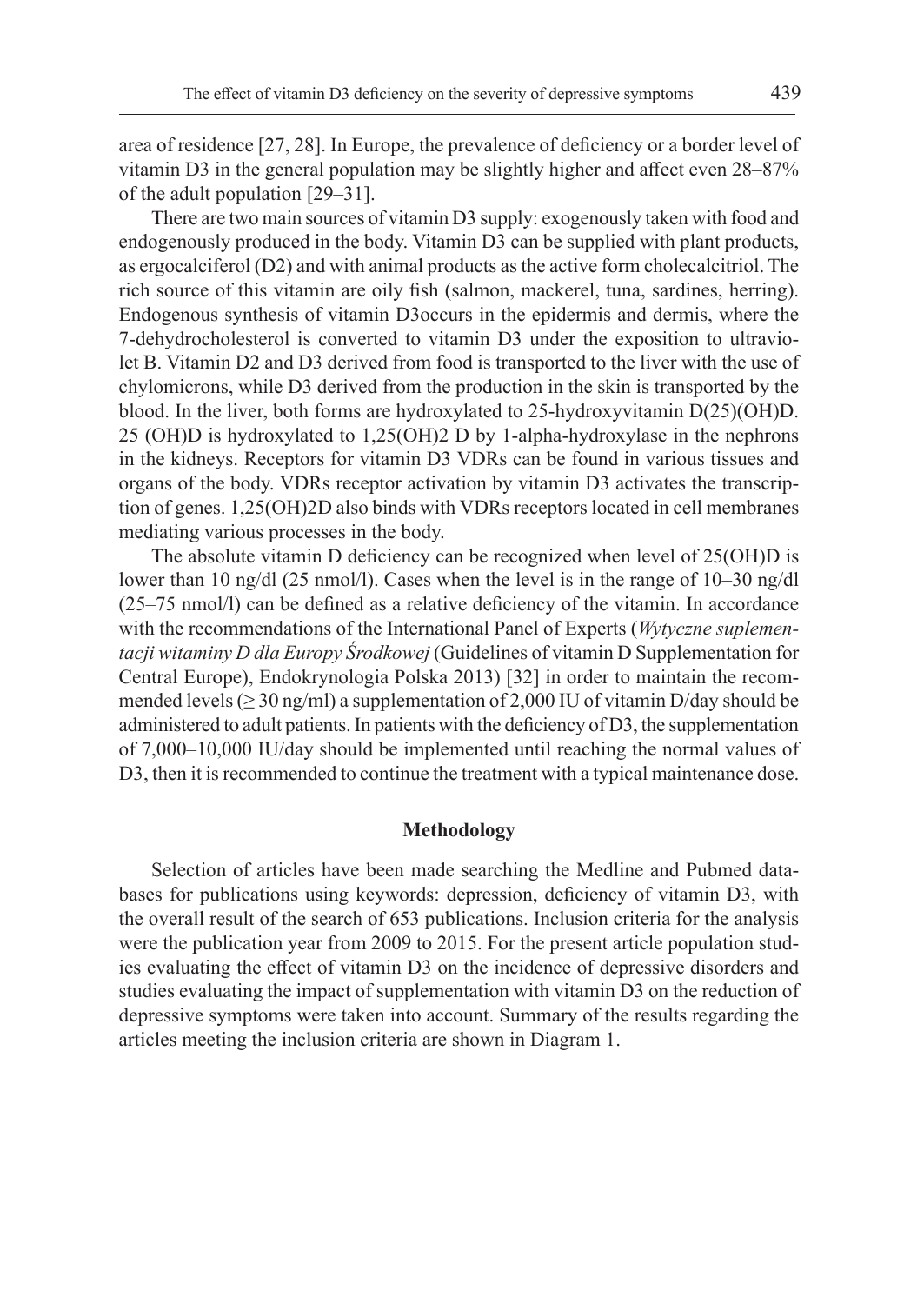

Diagram 1.

#### **Aims**

The aim of this work was to review the results of the recent studies investigating the effect of vitamin D3 deficiency on the incidence and severity of depressive symptoms and the possibility of using supplementation as an additional method of antidepressant treatment. In the first part the results of epidemiological studies regarding vitamin D3 deficiency and the prevalence of depressive disorders will be presented. In the remaining part of this article presents a review of studies evaluating the effects of supplementation with vitamin D3 on the reduction of depressive symptoms.

## *Epidemiological studies regarding a correlation between vitamin D3 deficiency and the prevalence of depressive disorders*

Database analysis indicates that all over the world many studies confirming a link between vitamin D3 deficiency and the prevalence of mood disorders had been conducted. The population study conducted in Norway between 2007 and 2008 including 10,086 patients showed that the low level of vitamin D3 is a predictor of depressive disorders. To evaluate the mental state SCL-10 was used (Hopkins Symptoms Check List 10). The SCL-10 score  $\geq 1.85$  was considered as a criterion of depression. The correlation between low levels of vitamin D3 and the prevalence of depressive disorders was statistically significant, even after taking into account such factors as gender,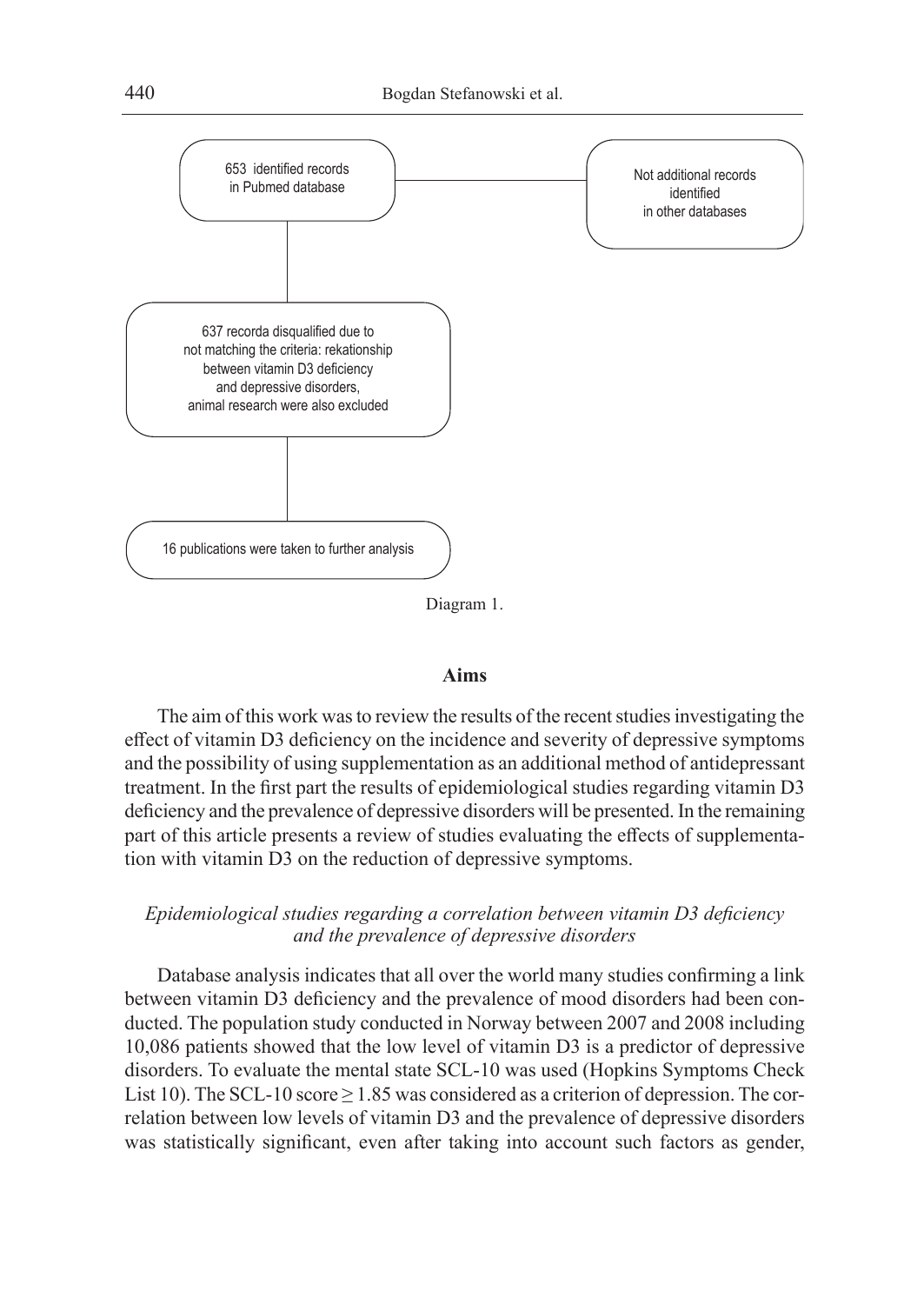physical activity, economic status, chronic illness, season, age, BMI [33]. The correlation between low levels of vitamin D3 and severity of depressive symptoms was higher among women.

The results of the analysis conducted by Swedish researchers seem interesting, as they have compared the levels of vitamin D3 in the serum in the population of patients taking psychotropic medications who have a suicide attempt, in the population with a diagnosis of depression and healthy control group [34]. The study involved 59 patients who received psychiatric treatment and had a history of suicide attempt, 17 depressed patients without a history of suicide attempts and 14 healthy subjects in the control group. In the group of patients who had a suicide attempt, the average level of vitamin D3 was significantly lower than in patients with depression without a history of suicide attempts and in the control group. The deficiency of vitamin D3 (defined as the concentration of vitamin D3 in serum  $\leq$  20 ng/ml) was found in 58% of patients with a history of suicide attempt. In contrast, in the group of patients suffering from depression who have never tried to commit suicide, vitamin D3 deficiency was found in 29% of patients. A correlation between low levels of vitamin D3 and an increase in the concentration of pro-inflammatory cytokines IL-6 and IL-1 beta in the blood has also been demonstrated in this study. Researchers indicate that there is the relationship between dysregulated immune system and the increased risk of suicide in the population of psychiatric patients. In the group of patients after a suicide attempt low levels of vitamin D3 and increased levels of IL-1beta in serum were found. In patients suffering from depression without the history of suicide attempt, a correlation between levels of vitamin D3 and the level of IL-6 was found.

Other studies also indicate a possible immunomodulatory effect of vitamin D3, which may explain the impact of this vitamin supplementation on the presence of depressive disorders. Immunomodulatory effect of D3 is probably related to the increase of anti-inflammatory cytokines, i.e., IL-10, IL-4, IL-5 and reduction of proinflammatory cytokines, i.e., IL-1beta, IL-2, IL-6, IFN-gama, TNF-alpha, secretion [35, 36]. The authors of these reports suggest that assessing the level of vitamin D3 and, in case of deficiency, introduction of the supplementation can be beneficial for the treatment of depressive disorders.

The results of studies conducted in the Netherlands within the program Netherlands Study of Depression and Anxiety-NESDA confirmed the correlation between low levels of vitamin D3 in the serum and the prevalence of depressive disorders [37]. The study involved 1,102 patients with diagnosed depressive episode, 790 persons who were in remission and 494 healthy subjects in the control group. In the group of depressed patients and in patients successfully treated for depression who were in remission, the vitamin D3 level was significantly lower than in the control group. In subjects with more severe vitamin D3 deficiency, more symptoms of depression were reported. During the two-year follow-up, increase of the risk of depression recurrence was found in the population of patients with vitamin D3 deficiency. Higher levels of vitamin D3 correlated with a shorter duration of a depressive episode.

The link between vitamin D3 deficiency and the presence of depressive symptoms was also confirmed by researchers in the USA [38]. 185 female psychology students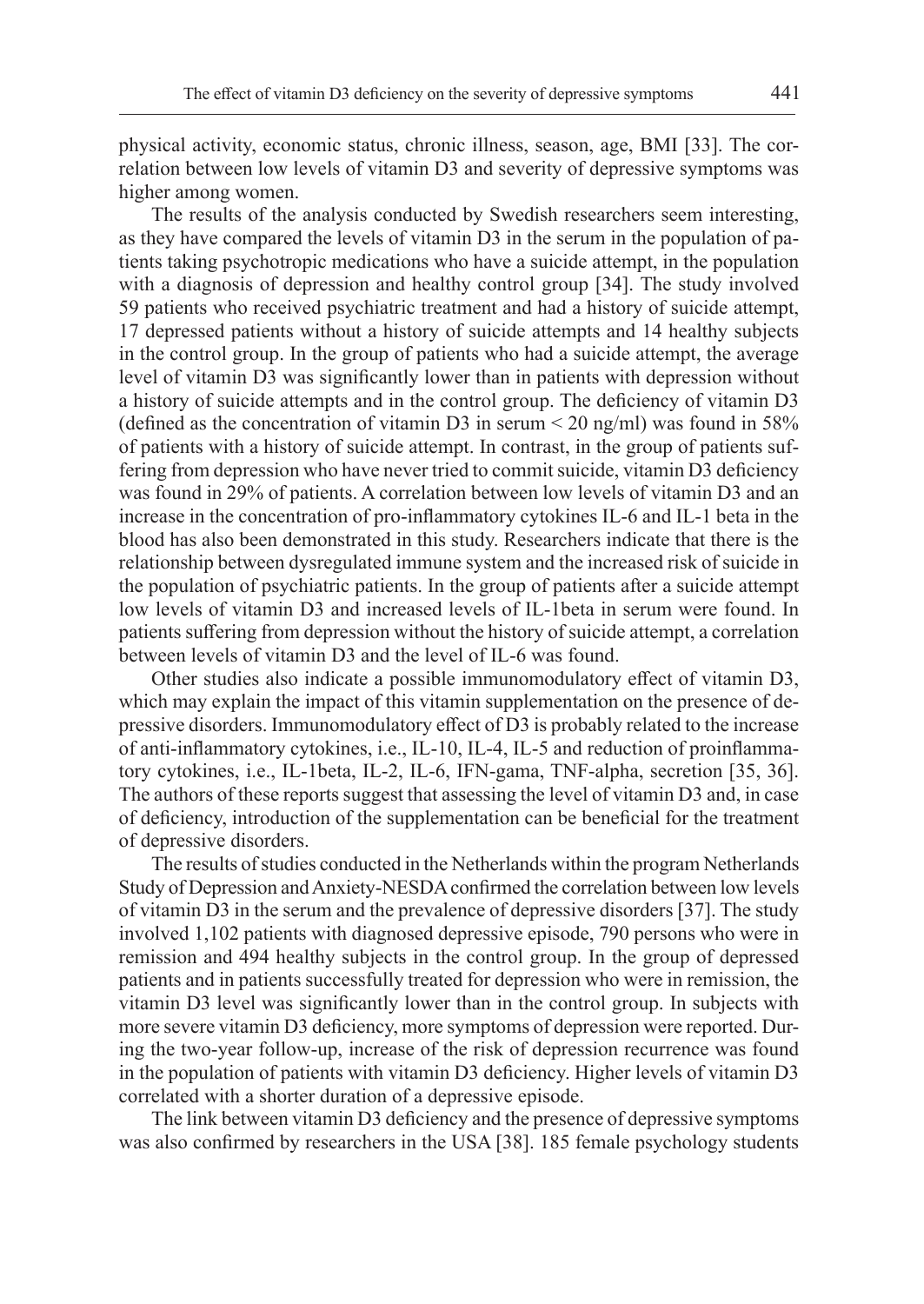were included to this study. Inclusion criteria were as follows: female, age 18–25, weight at least 49 kg. Researchers excluded pregnant women. During a four-week follow-up, level of vitamin D3 was measured at weekly intervals. At the same time the mental state of the participants was evaluated. To evaluate the mental state the CES-D scale was used (Center for Epidemiologic Studies Depression). A cut-off point of 16 points was considered to confirm the occurrence of depressive symptoms. Vitamin D3 insufficiency, which was defined as < 30 ng/ml, was found in 42% of the participants in the first week and 46% after four weeks of observation. The study showed that in the group of patients with vitamin D3 insufficiency at baseline depressive symptoms occurred more frequently during the next four weeks of observation in comparison to the population with normal vitamin D3 level. This correlation was statistically significant even after taking into account such variables as season, body mass index (BMI), ethnicity, diet, physical activity, time outside. Depressive symptoms was found at baseline in 26% of patients with normal levels of vitamin D3. In contrast, in the population of patients with vitamin D3 insufficiency depressive symptoms occurred in 45%of participants.

The prospective study conducted by Hoang et al. [39] was based on the data collected within Cooper Center Longitudinal Study (CCLS). The cross-sectional study conducted at the Cooper Clinic in the period from November 2006 to October 2010 included a total of 12,594 patients. 11,031 patients had no depressive episodes in the past, and 1,563 of subjects previously suffered from depression. The level of vitamin D3 in serum of each of the subjects was measured. Depression was assessed with the use of the Center for Epidemiologic Studies Depression Scale (CES-D). Depressive episode was diagnosed in patients who obtained at least 10 points in the CES-D. In addition, participants of the study filled out a questionnaire about the occurrence of depressive episodes in the past. Questionnaire data were further verified during an interview conducted by a doctor.

Deficiency of vitamin D3 was found in 50.7% of the participants (25(OH)  $D < 20$  ng/ml). In the study there was no difference in the average level of vitamin D3 between people with or without medical history of depression. It was found, however, that in the population of patients who had previously suffered from depression there is a correlation between the occurrence of depressive symptoms in the present study and reduced levels of vitamin D3. This correlation was not observed in patients who had not suffered from depressive disorders. It was also found that in all of the surveyed populations the higher levels of vitamin D3 were associated with a reduced risk of depressive episode in the period studied by the authors.

The results of the meta-analysis conducted by Ju et al. [40] were crucial for further work regarding the role of vitamin D3 in the development of depressive disorders. The authors summarized the results of 11 cross-sectional studies enclosing a total of 43,137 participants and 5 cohort studies enclosing 12,648 participants. A statistically significant relationship between the prevalence of depression and the level of 25(OH)D were found in 5 out of 11 cross-sectional studies, and in 2 out of 5 cohort studies. The authors demonstrated that increase in the level of vitamin D3 by 10 ng/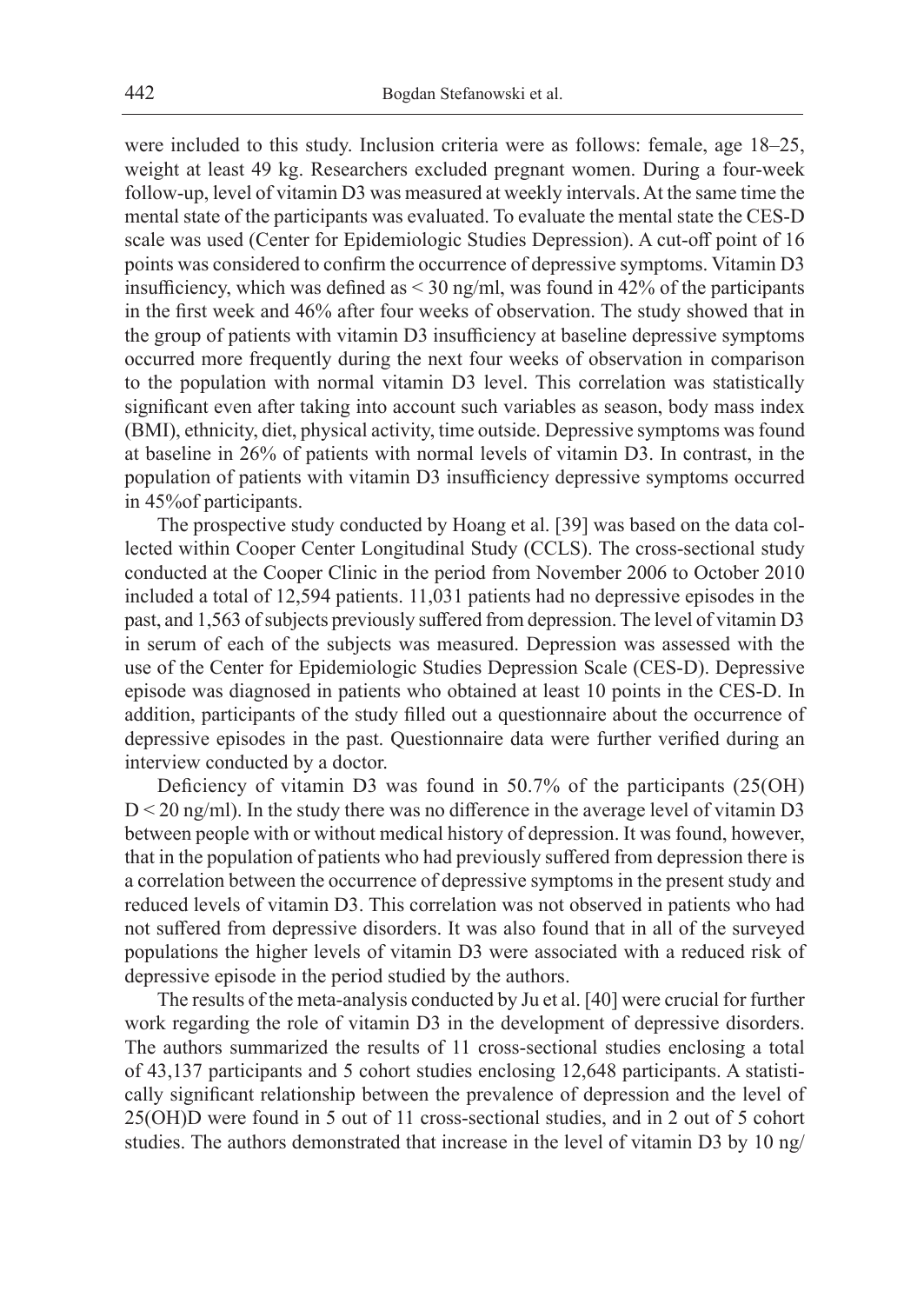ml is associated with risk of depression reduction of about 8% in the cohort studies and about 4% in epidemiological studies. The authors believe that the administration of vitamin D3may play important protective role. It should be noted that 30 ng/ml is generally considered as the lowest safe level, but vitamin D3 deficiency is diagnosed only if the level is below 20 ng/ml. It can be assumed that those whose level of vitamin D3 is between these two values, do not have absolute vitamin D3 deficiency but are in the group of higher risk.

Preventative daily dose of vitamin D3 of at least 1,000 IU is, in the author's opinion, sufficient to cause increase in the level of the vitamin of about 10 ng/ml. It is also sufficient to exceed the level of 30 ng/ml in more than half of the study population, which should significantly reduce the risk of depressive disorders. The correlation between the occurrence of depression and insufficient levels of vitamin D3 was more explicitly marked in the elderly (than in younger patients) and in Western Europeans.

Elderly patients are at risk of vitamin D3 deficiency due to decreased vitamin D3 skin synthesis, lower exposure to sunlight, less time outdoors and reduced ability to produce sufficient amounts of calcitriol due to renal hydroxylation of vitamin D decrease with age. All these factors cause an increased risk of vitamin D insufficiency in this population, and thus may affect the possible increased risk of depression if the importance of this vitamin deficiency for the risk of depression was finally confirmed.

A limitation of the study conducted by Ju et al.[40] was the inclusion to the analysis both studies in which the diagnosis of depression was based on the structured clinical interview or clinical diagnosis based on the DSM criteria as well as the studies, which used solely self-assessment questionnaires. This last approach poses a risk of including to the study patients with subclinical symptoms and patients who do not meet the clinical criteria of the diagnosis of depression as depressed patients. According to the authors of this study, including only studies which used the structured clinical interview or the DSM or ICD criteria to diagnose depression would result in the omission of significant parts of the data, on the other hand, the analyzed population would then undoubtedly be more homogenous.

Anglin et al. [41] conducted a meta-analysis including 10 cross-sectional studies, 3 cohort studies, one placebo-controlled study (a total of 31,424 participants). In the population of patients suffering from depression the mean level of vitamin D3 was lower in comparison to the control group (SMD = 0.60, 95% CI 0.23–0.97). The results of the cross-sectional studies demonstrated an increased risk of depression in patients with the lowest levels of vitamin D3 in comparison to the group with the highest levels  $(OR = 1.31, 95\% \text{ CI } 1.0-1.71)$ . The results of cohort studies showed an increase of the risk of depression in the group with the lowest levels of vitamin D3 as compared to the group with the highest level (HR =  $2.21$ ,  $95\%$  CI 1.40–3.49).

Due to the fact that diseases of the cardiovascular system are a major public health problem and the leading cause of death both among women and men, researchers from the USA decided to investigate the relationship between levels of vitamin D3 and the risk of depression in patients with diseases of the cardiovascular system [42]. 7,358 patients with the history of cardiovascular disease (coronary heart disease, myocardial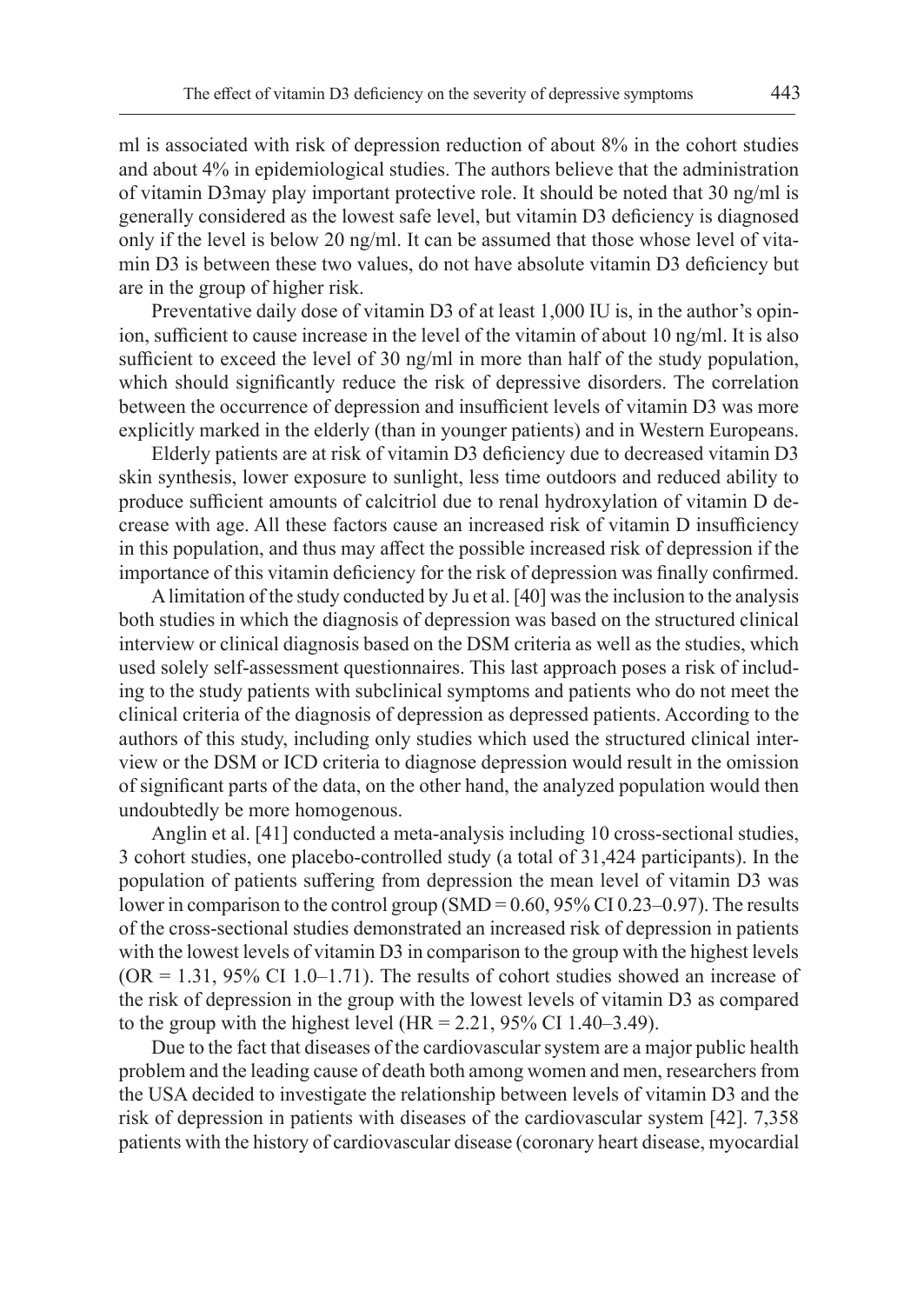infarction, congestive heart failure, stroke, transient ischemic stroke, atrial fibrillation or peripheral vascular disease) who had never suffered from depression were enrolled in the study. A prospective analysis of American databases including cardiac patients was carried out. The serum levels of vitamin D3 and parathyroid hormone (PTH) were assessed in individuals participating in the study. Mean follow-up was 1.07±1.13 years. The patients were divided into 4 groups according to the level of vitamin D3: optimal (> 50 ng/ml, *n* = 367), normal (31–50 ng/ml, *n* = 2,264), low (16–30 ng/ml, *n* = 3,402), and very low  $( \leq 15 \text{ ng/ml}, n = 1,325)$ . Two-thirds of the patients (64.2%) had vitamin D insufficiency. Most cases of depression were reported in patients with very low levels of vitamin D3. The risk of depression was greater in patients with vitamin D3 insufficiency, three times higher in patients with very low levels of vitamin D3, and twice as high in patients with low vitamin D3 levels compared to patients with normal level of the vitamin. It was also found that the level of vitamin D3 is a predictive factor of depressive disorders regardless of the level of PTH.

The importance of maintaining the proper level of vitamin D3 as a factor essential for maintaining a balanced mental state was also confirmed by the study conducted by Gur et al. [43]. The authors assessed the impact of vitamin D3 deficiency during pregnancy on the incidence of postpartum depression. The study included women in the second trimesters of pregnancy (24–28 weeks). 179 women completed the study. The study excluded women with the risk factors of postpartum depression and women who experienced complications during labor or health complications in a child. All participants had vitamin D3 levels determined in the second trimester of pregnancy, 1 and 6 weeks after labor and 6 months after labor. The mental state was assessed in the same time intervals. To assess the prevalence of postpartum depression the Edinburgh Postnatal Depression Scale (EPDS) was used. The higher incidence of postpartum depression has been demonstrated in all three assessments after labor among women with vitamin D3 deficiency during pregnancy. The relationship between levels of vitamin D3 and severity of postpartum depression symptoms were statistically significant for all measurements ( $p = 0.003$ ,  $p = 0.004$  and  $p < 0.001$ ).

To summarize this part of the review: the majority of studies (some of them with a large sample size) found a significant correlation between the prevalence of depression and vitamin D3 deficiency. The occurrence of depression was associated not only with an absolute deficiency – it seems that also the levels of vitamin lower than optimal increase the risk of depressive disorders.

The short review of the results of the studies discussed above is included in Table 1.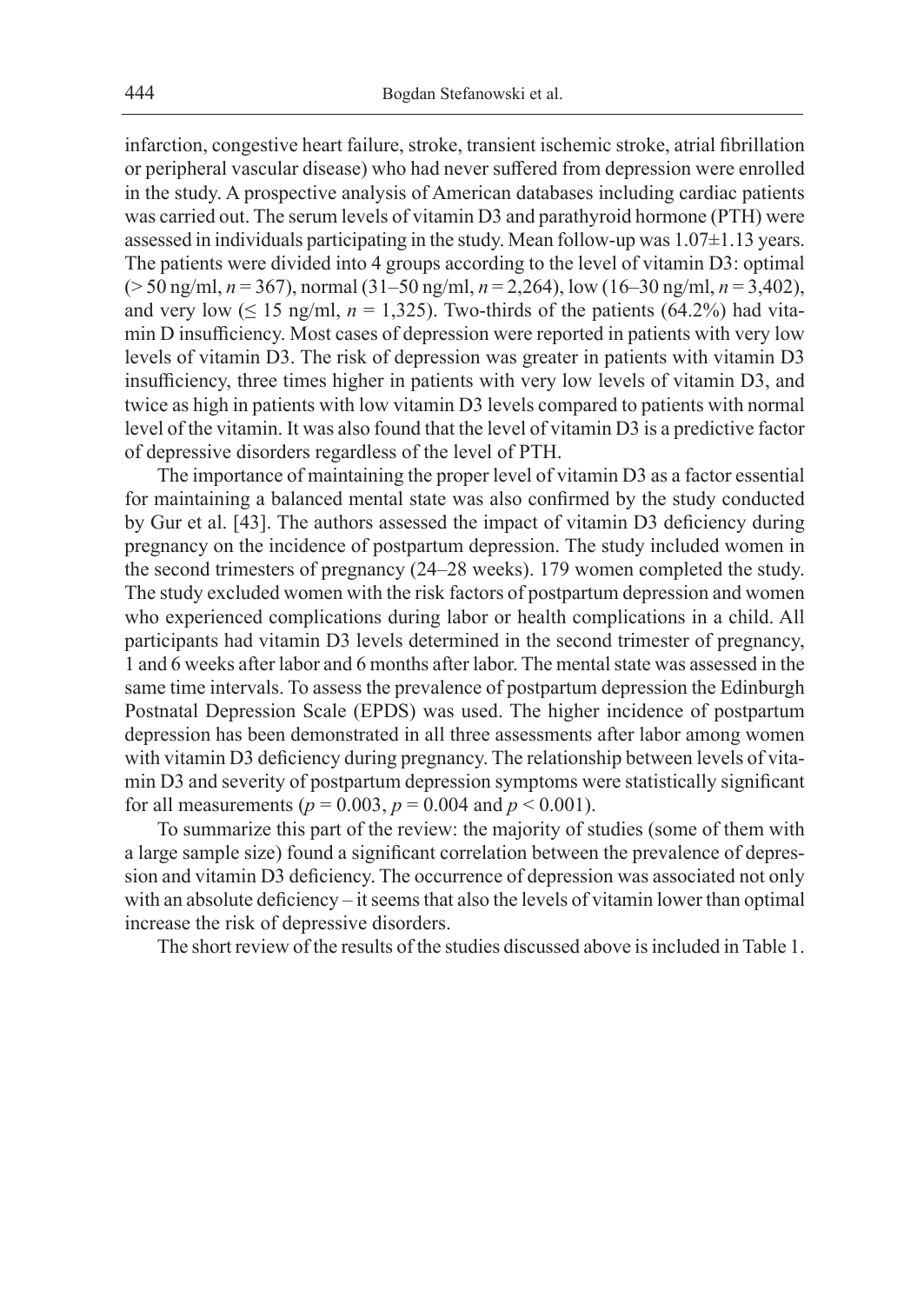| Table 1. Epidemiological studies assessing the correlation between the deficiency of |
|--------------------------------------------------------------------------------------|
| vitamin D3 and the occurrence of depressive disorders                                |

| Name of<br>research               | Scale used<br>to measure<br>the severity<br>of depressive<br>symptoms | What was assessed                                                                                                                                 | Size of the group                                                                                                                | Conclusions                                                                                                                                  | Comments                                                                                                                                                                             |  |
|-----------------------------------|-----------------------------------------------------------------------|---------------------------------------------------------------------------------------------------------------------------------------------------|----------------------------------------------------------------------------------------------------------------------------------|----------------------------------------------------------------------------------------------------------------------------------------------|--------------------------------------------------------------------------------------------------------------------------------------------------------------------------------------|--|
| May et<br>al. [42]<br>2010        |                                                                       | The impact of<br>vitamin D3 level on<br>the occurrence of<br>depressive disorders                                                                 | 7,358 participants                                                                                                               | Greater risk of<br>depressive episode<br>among patients<br>with vitamin D3<br>deficiency compared<br>to groups with<br>normal level          | Prospective study                                                                                                                                                                    |  |
| Honag et<br>al. [39]<br>2012      | CES-D                                                                 | Assessment of<br>the impact of<br>vitamin D3 level on<br>the occurrence of<br>depressive disorders                                                | 12,594 participants                                                                                                              | Reduction of the<br>risk of depressive<br>episode in patients<br>with higher level of<br>vitamin D3                                          | Prospective study                                                                                                                                                                    |  |
| Kjærgaard<br>et al. [33]<br>2011  | <b>SCL-10</b>                                                         | Relationship<br>between occurrence<br>of depressive<br>disorders and the<br>serum level of<br>vitamin D3                                          | 10,086 patients                                                                                                                  | Low level of<br>vitamin D3 was<br>a predictor of<br>depressive disorders                                                                     | Population study                                                                                                                                                                     |  |
| Ju et<br>al. [40]<br>2013         |                                                                       | Assessment of the<br>impact of vitamin D3<br>level on the risk<br>of occurrence of<br>depressive disorders                                        | 11 population studies<br>(43,137 participants)<br>5 cohort studies<br>(12,648 participants)                                      | Reduction of the<br>risk of depression<br>with the increase of<br>vitamin D3 level                                                           | Meta-analysis of<br>epidemiological and<br>cohort studies                                                                                                                            |  |
| Anglin et<br>al. [41]<br>2013     |                                                                       | The assessment<br>of the relationship<br>between the level<br>of vitamin D3 and<br>the occurrence of<br>depressive disorders                      | 31,424 participants                                                                                                              | The increase of the<br>risk of depression<br>with the decrease<br>in the level of<br>vitamin D3                                              | Meta-analysis of<br>10 cross-sectional<br>studies, 3 cohort<br>studies, 1 study with<br>case-control group                                                                           |  |
| Milaneschi<br>et al. [37]<br>2014 |                                                                       | Comparison of the<br>level of vitamin D3<br>during the episode<br>of depression<br>with a population<br>in remission and<br>healthy control group | 1,102 patients<br>diagnosed with<br>depression episode,<br>790 patients in<br>remission, 494<br>participants in<br>control group | Lower level of<br>vitamin D3 in the<br>group of patients<br>with depression and<br>patients in remission<br>compared to the<br>control group | Greater severity<br>of depressive<br>symptoms in<br>patients with<br>severe vitamin D3<br>deficiency. Increase<br>of risk of depressive<br>episode in patients<br>with D3 deficiency |  |

*table continued on the next page*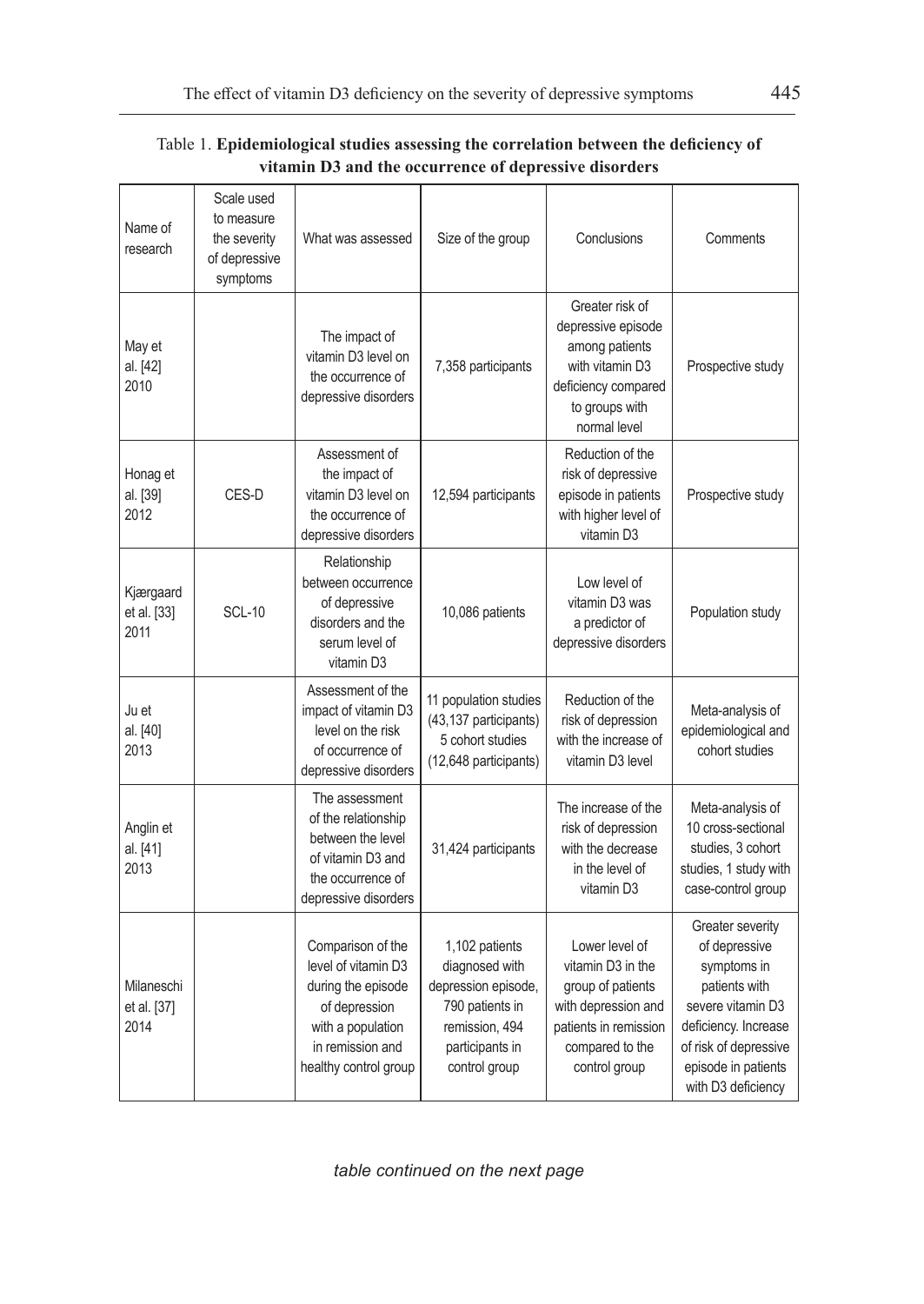| Grudet<br>et al. [34]<br>2014 |                                                                                                                                                                                                                                                             | The assessment of<br>vitamin D3 levels<br>in patients with<br>a history of suicide<br>attempt, depressed<br>patients without<br>a history of suicide<br>attempts and healthy<br>subjects in the<br>control group | Suicide attempters<br>$(n = 59)$ , non suicidal<br>depressed patients<br>$(n=17)$ , healthy<br>controls ( $n = 14$ ) | Suicide attempters<br>had significantly<br>lower mean<br>vitamin D levels<br>than non-suicidal<br>depressed patients<br>and healthy controls                                                                                                                                            | Correlations<br>between low<br>vitamin D3 level<br>and increase of<br>the inflammatory<br>cytokine<br>concentration<br>(IL6,IL1-beta) has<br>been shown |
|-------------------------------|-------------------------------------------------------------------------------------------------------------------------------------------------------------------------------------------------------------------------------------------------------------|------------------------------------------------------------------------------------------------------------------------------------------------------------------------------------------------------------------|----------------------------------------------------------------------------------------------------------------------|-----------------------------------------------------------------------------------------------------------------------------------------------------------------------------------------------------------------------------------------------------------------------------------------|---------------------------------------------------------------------------------------------------------------------------------------------------------|
| Gur et<br>al. [43]<br>2014    | 7.6% of<br>women were<br>supplemented<br>regularly with<br>vitamin D3<br>at the dose<br>of 1,200 IU/d<br>(at least 3<br>days a week);<br>84.6% were<br>supplemented<br>with vitamin D3<br>at the dose of<br>400 IU/d; 7.6%<br>did not receive<br>vitamin D3 | The impact<br>of vitamin D3<br>deficiency on<br>the occurrence<br>of postpartum<br>depression                                                                                                                    | 179 participants                                                                                                     | More frequent<br>occurrence of<br>postpartum<br>depression among<br>women, who<br>had vitamin D3<br>deficiency during<br>pregnancy                                                                                                                                                      | The survey<br>excluded women<br>with risk factors<br>for postpartum<br>depression                                                                       |
| Kerr et<br>al. [38]<br>2015   |                                                                                                                                                                                                                                                             | Comparison of<br>the occurrence of<br>depressive disorders<br>in the group of<br>people with normal<br>level of vitamin D3<br>to the group with D3<br>deficiency                                                 | 185 women                                                                                                            | More frequent<br>occurrence<br>of depressive<br>disorders in<br>the group with<br>vitamin D3<br>deficiency compared<br>to groups with<br>normal level. Lower<br>level of vitamin D3<br>at baseline<br>was a predictor<br>of depressive<br>disorders during<br>4 weeks of<br>observation | Less severe<br>depressive<br>symptoms in patients<br>studied in the<br>autumn compared to<br>subjects studied in<br>the winter and spring               |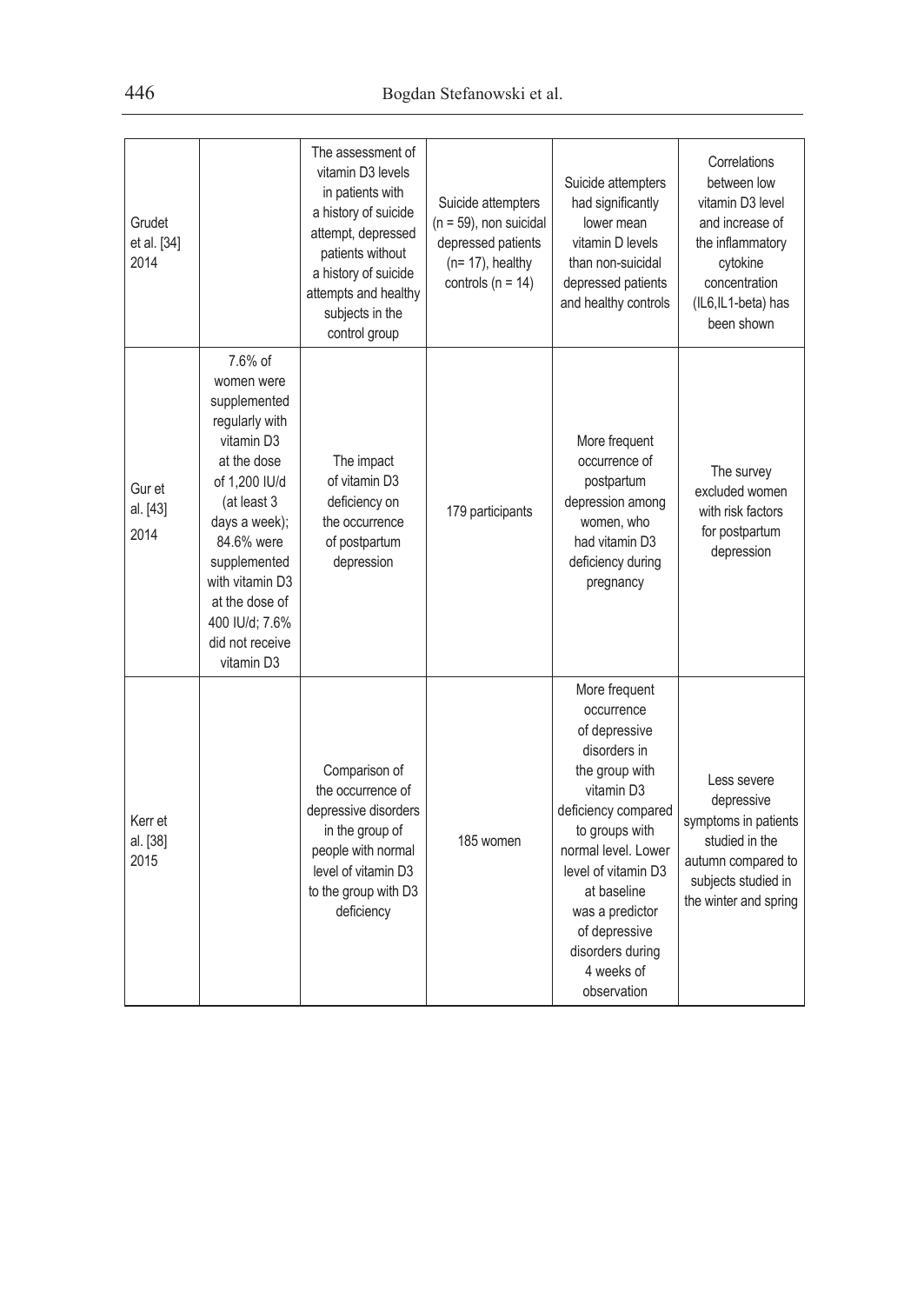## *Studies evaluating the effect of vitamin D3 supplementation on the reduction of depressive symptoms*

Since it have been proved that a specific factor (vitamin D3) deficiency increases the risk of depression, further research aimed to verify that supplementing this factor has a therapeutic effect. Although the existence of such a relationship seems to be logical, it does not necessarily have to be confirmed in reality. As an example, the relationship between reduced levels of estrogen in women and risk of depression has been confirmed, in spite of this estrogen has no significant antidepressant activity. Therefore, the finding of a relationship between deficiency and the prevalence of the illness is not sufficient to confirm the therapeutic effect of a supplementation.

Gowda et al. [44] conducted a meta-analysis of the studies evaluating the antidepressant efficacy of vitamin D3 preparations. The analysis included 9 randomized placebo-controlled trials with a total of 4,923 participants. The analysis included studies with vitamin D3 supplementation used as monotherapy or in combination with antidepressants. The analysis included adult patients with depression diagnosed according to the criteria of the Diagnostic and Statistical Manual of Mental Disorders (DSM-IV) or with the use of scales assessing the prevalence of mood disorders. The patients with a diagnosis of bipolar disorder and schizoaffective disorders were excluded from the study. This analysis did not confirm the effectiveness of vitamin D3 supplementation in reducing the symptoms of depression. It should be, however, emphasized that most of the participants of the study had normal levels of vitamin D3 in the serum, which could weaken the supposed antidepressant effect of vitamin D3 supplementation. In addition, most of the participants had mild depressive disorders. The authors suggest that patients with more severe depressive symptoms and a greater vitamin D3 deficiency, can obtain more benefits from vitamin D3 supplementation. It should also be noted that the studies differed in terms of dose and time of calcitriol supplementation, which could have an impact on weaker antidepressant effect of vitamin D3 preparations.

The results of another study conducted in the USA by Shipowick et al. [45] confirmed the antidepressant effect of vitamin D3. Nine female patients with a deficient or insufficient levels of vitamin  $D3$  (< 40 ng/ml), with concomitant depression were classified to participate in this study. Before entering the study the levels of vitamin D3 in the serum were determined and the symptoms of depression were assessed using the BDI-II. Mean scores in the BDI-II was 31.8±4.79. All patients received the supplementation of vitamin D3at a dose of 5,000 IU per day during 8-weeks period. After 8 weeks, the level of vitamin D3 in the serum was measured and the mental state of participants was assessed. Six patients completed the study. In all subjects the severity of depressive symptoms was reduced, the mean scores in the BDI-II endpoint was 21.2±11.7. Supplementation of vitamin D3 resulted in the increase of this vitamin levels by 27 ng/ml on average and a reduction in the BDI-II score by 10 points on average.

Högberq et al. [46] confirmed impact of vitamin D3 supplementation on the severity of depressive symptoms in a population of teens. The study included 54 adolescents suffering from depression. 48 patients were deficient in vitamin D3 (defined as a level  $\leq$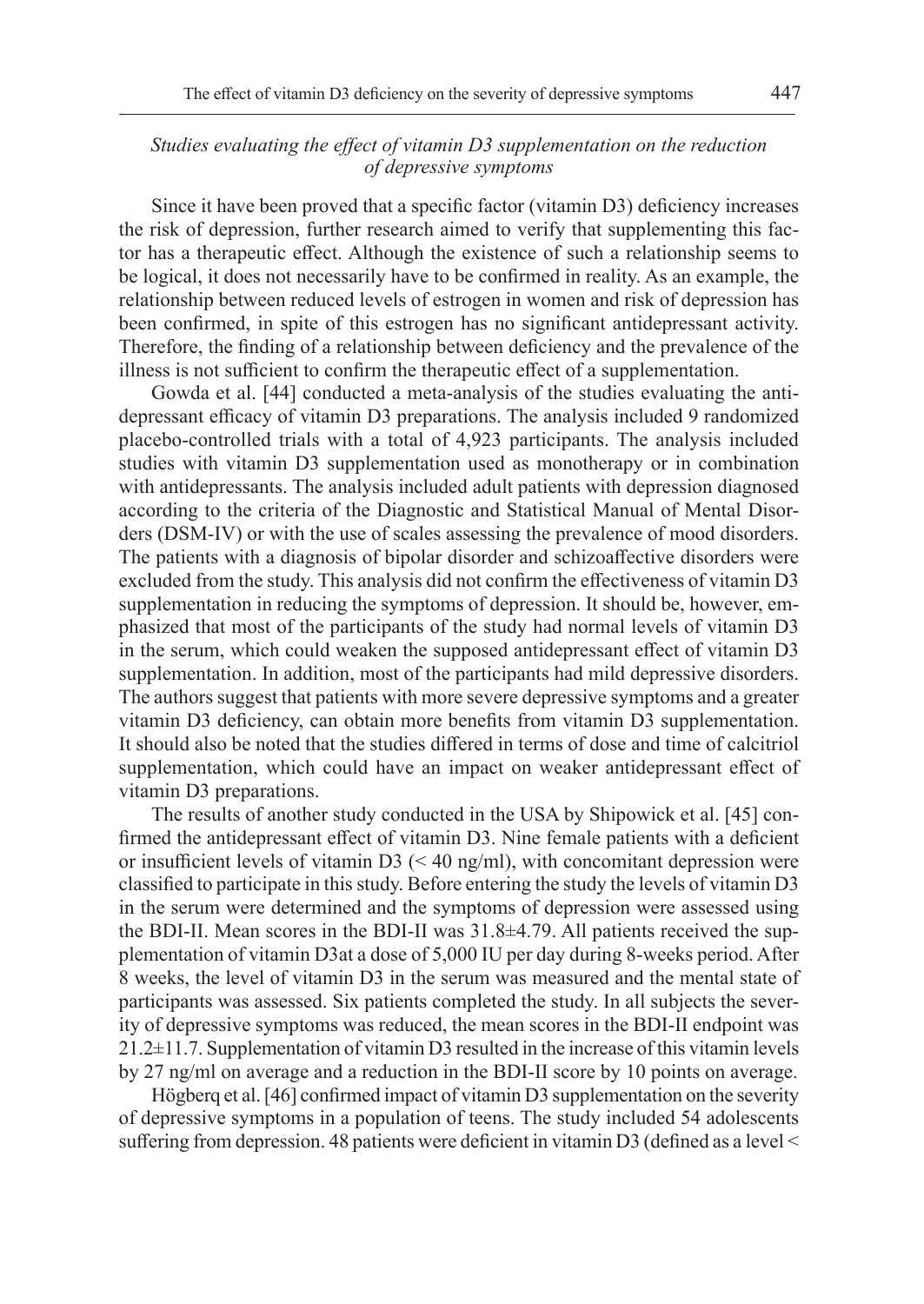60 nmol/l) and qualified for supplementation for 3 months. For the first month 4,000 IU of vitamin D3 per day and 2,000 IU for another 2 months were administered orally to the participants. To assess the mental state the following scales were used: WHO-5 Well-being Scale (WHO-5), MFQ-Mood and Feelings Questionnaire and the scale of vitamin D3 deficiency before and after 3 months of supplementation. All patients also received psychotherapy. Among the participants of the study, two patients with concomitant ADHD also received methylphenidate. Antidepressants were used in four subjects (three patients received fluoxetine and one patient duloxetine). The improvement of the mental state in the WHO-5 and MFQ-S scales and improvement in eight of the nine points in vitamin D3 deficiency scale were found in the study. The mean vitamin D3 level was 41 at baseline and 91 nmol/l ( $p < 0.001$ ) after 3 months of supplementation. The improvement in well-being (*p* < 0.001) and improvement in such parameters as depressive feelings, irritability, fatigue, mood swings, sleep disturbances, feeling of weakness, the ability to concentrate attention and perception of pain, were statistically significant ( $p < 0.05$  or  $p < 0.01$ ), as well as the improvement on the MFQ-S found after three months.

Effect of vitamin D3 supplementation on the incidence of mood disorders has also been confirmed in the Norwegian cross-sectional double-blind, placebo-controlled study conducted by Jorde et al. [47] in a population of 441 overweight or obese people. 334 people completed the study. Before the inclusion to the study the level of vitamin D3 in serum was measured and mental state was assessed with the use of the 21-point scale BDI-II. The patients taking antidepressants were excluded. Subjects were randomly assigned to three groups, the first group of patients received 2 pills of vitamin D3 (40,000 IU per week), the second group received 1 pill of vitamin D3 (20,000 IU per week) and one placebo pill per week, while the third group of patients received only two placebo pills. The study lasted 12 months. Patients in whom the level of vitamin D3 in serum did not exceed 40 nmol/l had higher mean scores in BDI-II in comparison to the population with the level of vitamin  $D3 \ge 40$  nmol/l (6.0 points vs. 4.5 points in BDI-II on average). After one year in both groups treated with vitamin D3 a statistically significant improvement in the mental state was also demonstrated compared to the placebo group. The reduction in parathyroid hormone levels and an increase of calcium concentration in serum in the groups receiving supplementation of vitamin D3 was also observed, which is the obvious consequence of vitamin D3 supplementation, indicating, however, that vitamin D3 deficiency had an impact on physiological functions.

Stokes et al. [48] demonstrated a beneficial effect of vitamin D3 supplementation on the reduction of depressive symptoms in the population of patients with chronic liver disease. Vitamin D3 deficiency coexisting with depressive disorders can be found in patients with chronic liver disease more frequently than in the general population. 111 patients were included in the study. To assess the prevalence of depression the Beck Depression Inventory II (BDI-II) was used. 77 patients (81%) had insufficient level of vitamin D3 (< 30 ng/ml) while depression was diagnosed in 31% of participants (number of points in the BDI-II  $\geq$  14). Patients with vitamin D3 deficiency were en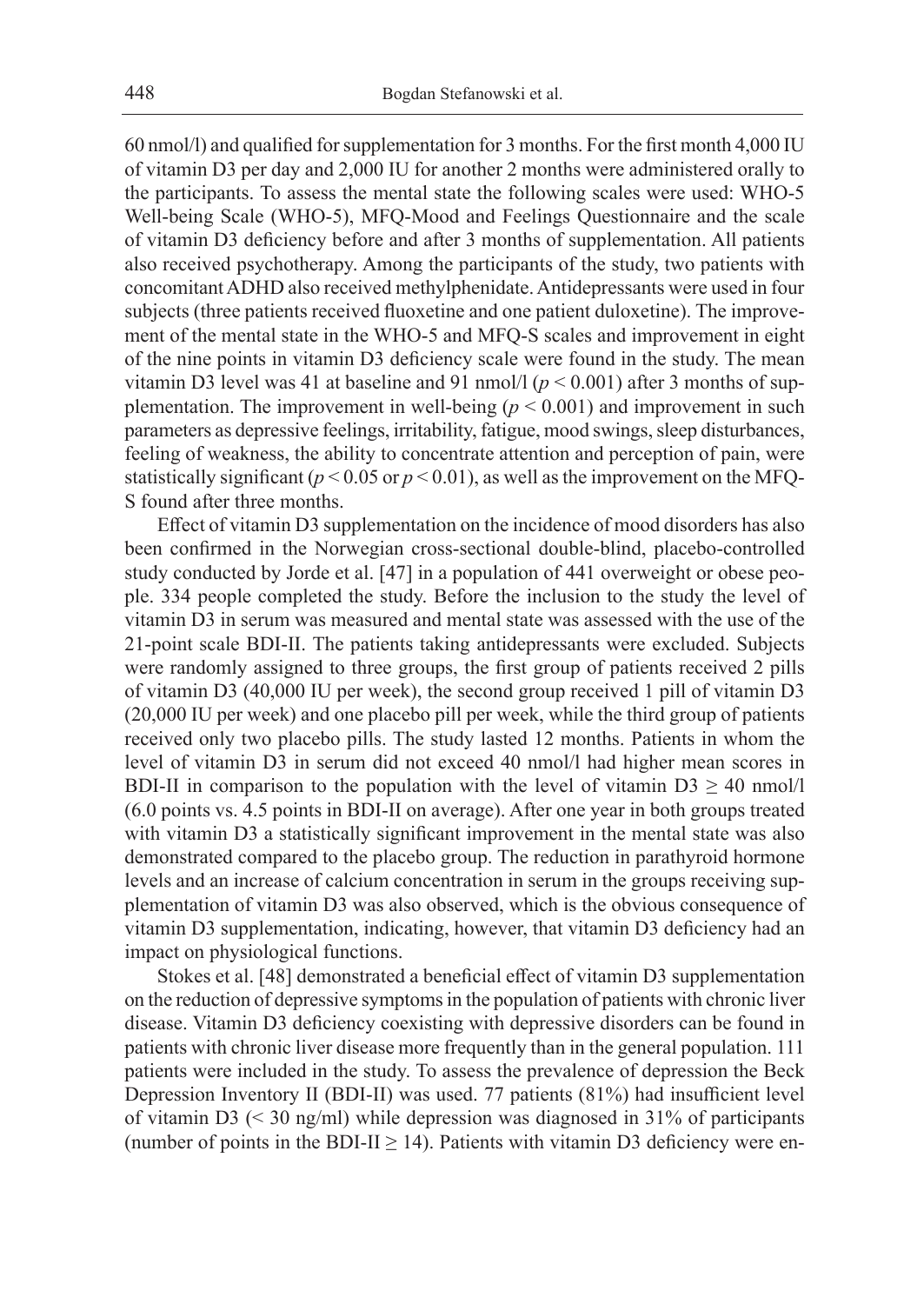rolled to vitamin D3 supplementation at a dose of 20,000 IU per week for 6 months. In patients diagnosed with depression, an inverse correlation between levels of vitamin D3 and the intensity of depressive symptoms have been demonstrated. In the population receiving vitamin D3 supplementation, the severity of depressive symptoms after 3 and 6 months was significantly reduced.

It should be noted that antidepressant effect of vitamin D3 was greater in patients not treated with antidepressants. Presumably patients already treated with antidepressants could have consequently less severe depression, the effect of supplementation of vitamin D3 on the reduction of depressive symptoms in that group could therefore be less visible. 6 months after the end of supplementation, the mental state and the level of vitamin D3 were re-evaluated. In both groups of patients a decrease in the level of vitamin D3 was found 6 months after the end of supplementation. In patients with a diagnosis of depression, decreased levels of vitamin D3 were associated with a relapse manifested in an increase in the BDI-II scores.

Shaffer et al. [49] conducted a meta-analysis of randomized controlled trials evaluating the effects of vitamin D3 supplementation in the population of patients with depression and the group of healthy participants. This study revealed that in the population of patients diagnosed with depression, supplementation of vitamin D3 has a moderate, but statistically significant effect on the reduction of depressive symptoms (2 studies: SMD – standardized mean difference, -0.60; 95 CI, -1.19 to -0.01;  $p = 0.046$ ). In contrast, in the group of patients without depression no benefits from the administration of the preparations of vitamin D3 have been found (5 studies: SMD,  $-0.04$ ; CI,  $-0.20$  to  $0.12$ ;  $p = 0.61$ ).

The effect of vitamin D3 supplementation on the mental state in patients with depressive disorders was also assessed in the meta-analysis published by Spedding et al. [50]. This study introduces the concept of the so-called biological flaws, such as: incorrect intervention consisting of the absence of supplementation with vitamin D3; intervention, which does not increase levels of vitamin D3; lack of the initial measurement of vitamin D3 level; inclusion of patients with normal levels of vitamin D3, which is the reason why the antidepressant effect of the supplementation may be less apparent. The authors of the study assessed separately studies with "biological flaws" and studies that did not contain such irregularities. The meta-analysis enrolled a total of 15 randomized controlled trials.

In the meta-analysis with no errors in the biological treatment (7 studies) an increase in the level of vitamin D3 was associated with reduction of depressive symptoms (+0.78  $CI + 0.24, +1.27$ ). In contrast, the meta-analysis of studies with errors in biological treatment (8 studies) showed that vitamin D3 administration may have unfavorable effect, causing deterioration in the mental state (-1.1 CI -0.7, -1.5). The authors suggest that the studies with biological flaws should be excluded from further analysis of the effectiveness of vitamin D3 supplementation in the treatment of depression. It is worth noting that the efficacy of vitamin D3 supplementation in the reduction of depressive symptoms, confirmed in this study, is comparable to the effectiveness of antidepressants.

A short review of the results of the studies discussed above is included in Table 2.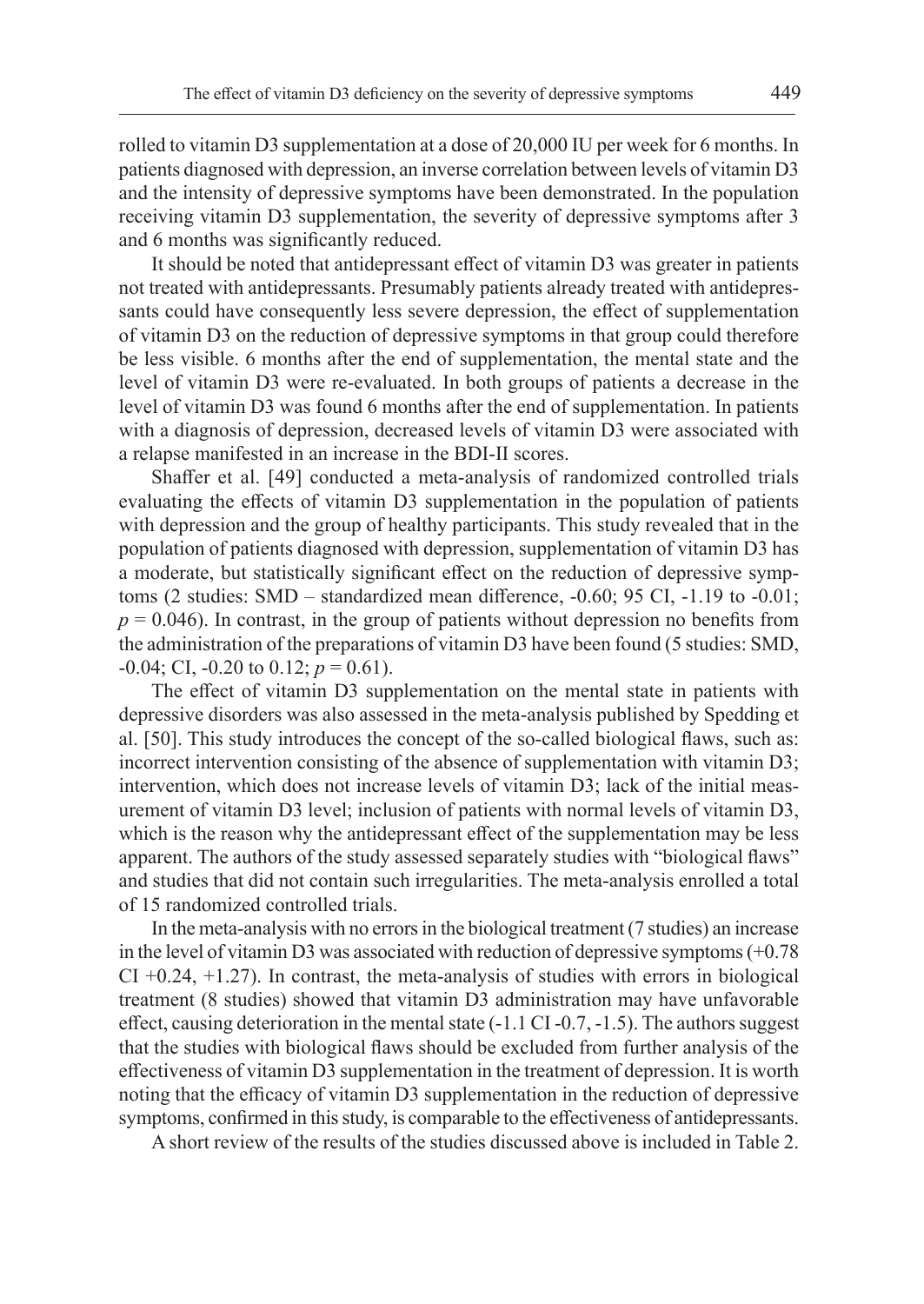| Name of<br>research                  | What was assessed                                                                                                                                                  | Size of the<br>group                          | Conclusions                                                                                                                   | Comments                                                                 | Treatment                                                        | Dose                                         |
|--------------------------------------|--------------------------------------------------------------------------------------------------------------------------------------------------------------------|-----------------------------------------------|-------------------------------------------------------------------------------------------------------------------------------|--------------------------------------------------------------------------|------------------------------------------------------------------|----------------------------------------------|
| Jorde et al.<br>[47] 2008            | Assessment of<br>the effectiveness<br>of vitamin D3<br>supplementation<br>in the reduction<br>of depressive<br>symptoms                                            | 441<br>overweight<br>or obese<br>participants | Reduction of<br>depressive<br>symptoms in the<br>groups treated<br>with vitamin D3<br>compared to<br>placebo control<br>group | Study with<br>randomization<br>and placebo<br>control                    | Vitamin D                                                        | 20.000 or<br>40,000 IU/<br>week              |
| Shipowick<br>et al. [45]<br>2009     | Assessment of<br>the impact of the<br>8 week vitamin D3<br>supplementation<br>on the reduction<br>of depressive<br>symptoms                                        | 9 women                                       | Positive effect<br>of vitamin D3<br>supplementation<br>on the reduction<br>of depressive<br>symptoms                          | Study without<br>randomization<br>and placebo<br>control                 | Vitamin D                                                        | 5.000 IU/<br>day                             |
| Högberg<br>et al. [46]<br>2012       | Effect of 3-months<br>vitamin D3<br>supplementation<br>on the reduction<br>of depressive<br>symptoms in the<br>group of teenagers<br>with vitamin D3<br>deficiency | 54<br>teenagers                               | Improvement of<br>the mental state<br>as a result of<br>supplementation                                                       | Study without<br>randomization<br>and placebo<br>control                 | Vitamin D                                                        | 4.000 IU/<br>day and<br>2,000 IU/<br>day     |
| Gowda<br>et al. [44]<br>2014         | <b>Effectiveness</b><br>of vitamin D3<br>supplementation<br>in the treatment of<br>depression                                                                      | 4,923<br>patients                             | No effect<br>(compared to the<br>placebo)                                                                                     | Meta-analysis<br>of six<br>randomized<br>studies with<br>placebo control | Vitamin D3<br>monotherapy<br>or adjunctive to<br>antidepressants | 400 IU/d<br>-total of 2<br>million IU        |
| Shaffer<br>et al. [49]<br>2014       | Effect of vitamin D3<br>supplementation<br>on the reduction<br>of depressive<br>symptoms                                                                           | 3,191<br>patients                             | Positive effect<br>of vitamin D3<br>supplementation<br>on the reduction<br>of depressive<br>symptoms                          | Meta-analysis<br>of randomized<br>studies                                | Vitamin D3<br>monotherapy<br>or adjunctive to<br>antidepressants | 600 IU-<br>300,000 IU/<br>daily or<br>weekly |
| Spedding<br>[50] 2014                | Effect of vitamin D3<br>supplementation<br>on the reduction<br>of depressive<br>symptoms                                                                           | 9.658<br>patients                             | Positive<br>impact of the<br>supplementation<br>in the meta-<br>analysis of studies<br>without biological<br>flaws            | Meta-analysis<br>of 15 studies                                           | Vitamin D                                                        | 400 IU-<br>18,400 IU/d                       |
| <b>Stokes</b><br>et al. [48]<br>2015 | Effect of 6-months<br>vitamin D3<br>supplementation<br>on the reduction<br>of depressive<br>symptoms                                                               | 111 patients                                  | Positive effect<br>of vitamin D3<br>supplementation<br>on the reduction<br>of depressive<br>symptoms                          | Patients with<br>chronic liver<br>disease                                | Vitamin D                                                        | 20,000 IU/<br>week                           |

## Table 2. **Studies evaluating the impact of vitamin D3 supplementation on the reduction of depressive symptoms**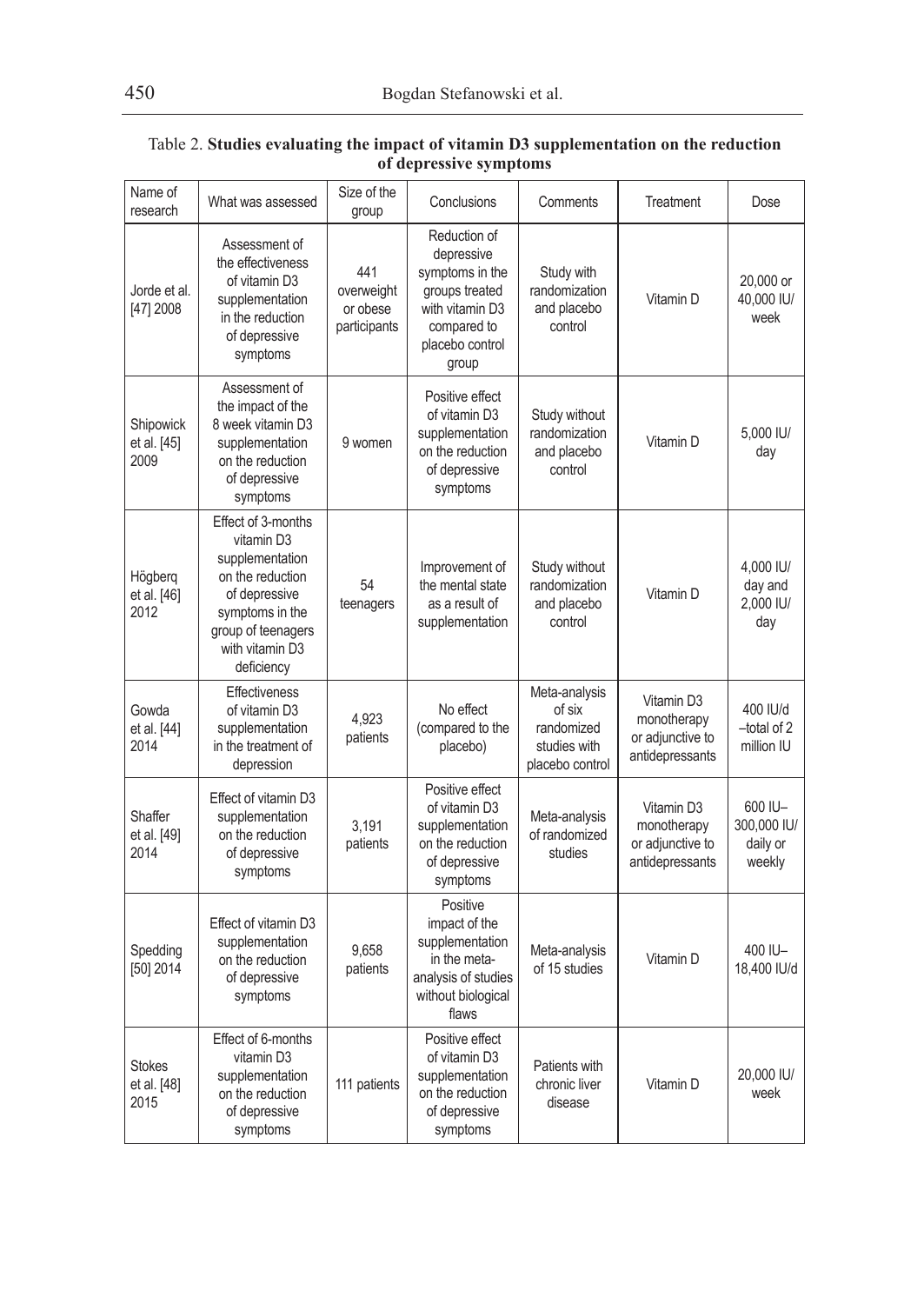#### **Recapitulation**

It can be concluded with high probability that vitamin D3 affects the functioning of the CNS. Many studies suggest that deficiency of this particular vitamin increases the risk of depressive disorders. The use of vitamin D3 among patients with depressive disorders can have an antidepressant effect and protect against relapses. Many of the studies presented in the article indicate that supplementation of vitamin D3 and conscientious control of the levels in serum, especially in populations which are at risk of depression – such as those with a chronic physical illness, elderly patients, people with a history of depressive episodes, pregnant women – can bring even greater benefits in these groups of patients than in the general population.

The appropriate level of vitamin D3 affects the overall health reducing the risk of cardiovascular disease, osteoporosis, diabetes, and the emergence of some forms of cancer. The limited efficacy of conventional methods of depressive disorders treatment, forced us to look for other potential therapeutic methods. One of such proceedings may be supplementation of vitamin D3. The preparations of vitamin D3 are relatively inexpensive, well tolerated and present a low risk of side effects. The use of daily doses of vitamin D3 up to 10,000 IU/day is considered to be effective and relatively safe.

The latest research indicate that patients suffering from depression are at higher risk of vitamin D3 deficiency. There are several factors related to lifestyle that may predispose to the emergence of vitamin D3 deficiency. People with depression often consume less diverse foods, not providing the right amount of vitaminD3 with food. They are also usually not active, have low physical activity, spend more time indoors, compared to the healthy subjects. All of these factors may promote the emergence of vitamin D3 deficiency, which may in turn predispose to the exacerbation of depressive symptoms. It can be concluded that patients with severe vitamin D3 deficiency may at the same time obtain the greatest benefits in terms of reducing depressive symptoms. Previous studies regarding the use of vitamin D3 in the prevention and treatment of mood disorders had too small sample size to clearly define the effectiveness of vitamin D3 supplementation used in depression treatment as monotherapy and as adjunctive treatment to antidepressant and to assess whether the standard doses of vitamin D3 considered as safe, i.e., 3,000–6,000 IU/d, used in the treatment of mild deficiency, have a significant antidepressant effect.

It is worth noting that the criteria of deficiency and insufficiency of vitamin D3 and the methods of the supplementation differs depending on the country and the study, this is why the authors of this review provided the values that the researchers of the each study considered as threshold values and described how was the supplementation conducted. As indicated by Spedding et al. [50], methodological errors were present in many of the published researches. This is why the results may be questionable and the conclusions may be wrong. Studies with methodological errors, and inappropriate supplementation (intervention which does not bring an increase in the levels of vitamin D3, the wrong dose or duration of supplementation, no baseline measurement of vitamin D3 level) should not be taken into account in the analyzes regarding the effectiveness of vitamin D3 administration. Further, methodologically correct studies with a large sample size are necessary to evaluate the effect of vitamin D3 on the course and treatment of depressive disorders.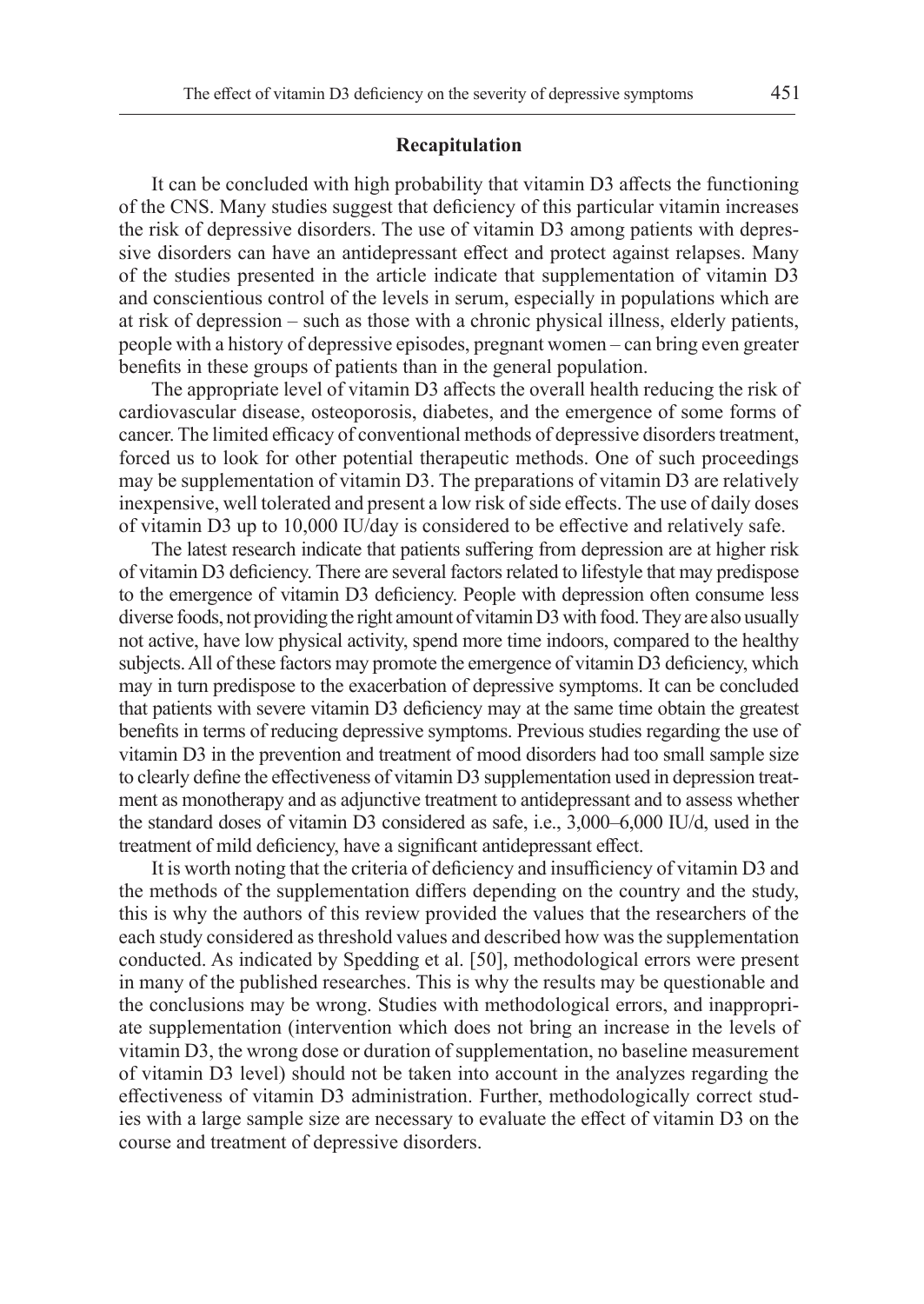### **References**

- 1. Bromet E, Andrade LH, Hwang I, Sampson NA, Alonso J, Girolamo de G et al. *Cross-national epidemiology of DSM-IV major depressive episode*. BMC Med. 2011; 9: 90.
- 2. Katon W. *The impact of depression on workplace functioning and disability costs*. Am. J. Manag. Care. 2009; 15: 322–327.
- 3. Bracken P, Thomas P, Timimi S, Asen E, Behr G, Beuster C et al. *Psychiatry beyond the current paradigm*. Brit. J. Psychiat. 2012; 201: 430–434.
- 4. Berk M, Sanders KM, Pasco JA, Jacka FN, Williams LJ, Hayles AL et al. *Vitamin D deficiency may play a role in depression*. Med. Hypotheses. 2007; 69: 1316–1319.
- 5. Pearce SH, Cheetham TD. *Diagnosis and management of vitamin D deficiency*. BMJ. 2010; 340: 5664.
- 6. Holick MF. *Vitamin D deficiency*. New Engl. J. Med. 2007; 357: 266–281.
- 7. Llewellyn DJ, Lang IA, Langa KM, Muniz-Terrera G, Phillips CL, Cherubini A et al. *Vitamin D and risk of cognitive decline in elderly persons*. Arch. Intern. Med. 2010; 170: 1135–1141.
- 8. Buell JS, Dawson-Hughes B. *Vitamin D and neurocognitive dysfunction: preventing "D"ecline?*  Mol. Aspects Med. 2008; 29: 415–422.
- 9. Knekt P, Kilkkinen A, Rissanen H, Marniemi J, Sääksjärvi K, Heliövaara M. *Serum vitamin D and the risk of Parkinson disease*. Arch. Neurol. 2010; 67: 808–811.
- 10. Stumpf WE, Sar M, Clark SA, DeLuca HF. *Brain target sites for 1,25-dihydroxyvitamin D3*. Science 1982; 215: 1403–1405.
- 11. Eyles DW, Smith S, Kinobe R, Hewison M, McGrath JJ. *Distribution of the vitamin D receptor and 1 alpha-hydroxylase in human brain.* J. Chem. Neuroanat. 2005; 29: 21–30.
- 12. Fernandes de Abreu DA, Eyles D, Féron F.. *Vitamin D, a neuro-immunomudulator: Implications for neurodegenerative and autoimmune diseases*. Psychoneuroendocrinol. 2009; 34(Suppl. 1): 265–277.
- 13. Puchacz E, Stumpf WE, Stachowiak EK, Stachowiak MK. *Vitamin D increases expression of the tyrosine hydroxylase gene in adrenal medullary cells*. Brain Res. Mol. Brain Res. 1996; 36: 193–196.
- 14. Sonnenberg J, Luine VN, Krey LC, Christakos S. *1,25-Dihydroxyvitamin D3 treatment results*  in increased choline acetyltransferase activity in specific brain nuclei. Endocrinology 1986; 118: 1433–1439.
- 15. Wion D, MacGrogan D, Neveu I, Jehan F, Houlgatte R, Brachet P. *1,25-Dihydroxyvitamin D3 is a potent inducer of nerve growth factor synthesis*. J. Neurosci. Res. 1991; 28: 110–114.
- 16. Holick MF. *Vitamin D deficiency*. New Engl. J. Med. 2007; 357: 266–268.
- 17. Brown J, Bianco JI, Mcgrath JJ, Eyles DW. *1,25-Dihydroxyvitamin D3 induces nerve growth factor, promotes neurite outgrowth and inhibits mitosis in embryonic rat hippocampal neurons*. Neurosci. Lett. 2003; 343: 139–143.
- 18. Neveu J, Naveilhan P, Baudet C, Brachet P, Metsis M. *1-25-Dihydroxyvitamin D3 regulates NT-3, NT-4 but not BDNF mRna in astrocytes*. Neuroreport. 1994; 6: 124–126.
- 19. Angelucci F, Aloe L, Jiménez-Vasquez P, Mathé AA. *Lithium treatment alters brain concentrations of nerve growth factor, brain-derived neurotrophic factor and glial cell line-derived neurotrophic factor in rat model of depression*. Int. J. Neuropsychoph. 2003; 6: 225–231.
- 20. Pae CU, Marks DM, Han C, Patkar AA, Steffens D. *Does neurotropin-3 have a therapeutic implication in major depression?* Int. J. Neurosci. 2008; 118: 1515–1522.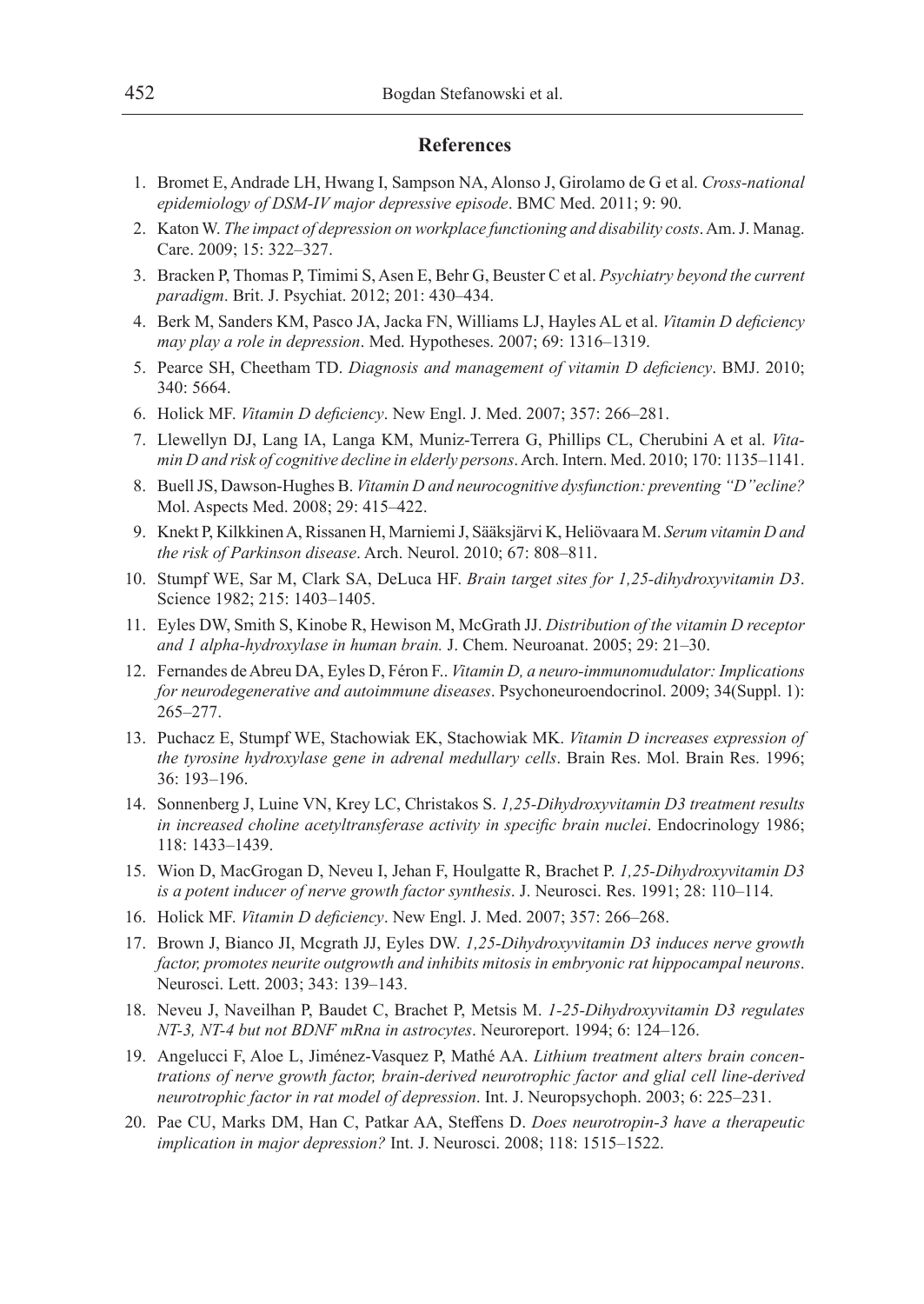- 21. Shoval G, Weizman A. *The possible role of neurotrophins in the pathogenesis and therapy of schizophrenia*. Eur. Neuropsychopharm. 2005; 15: 319–329.
- 22. Zhang X, Zhang Z, Xie C, Xi G, Zhou H, Zhang Yet al. *Effect of treatment on serum glial cell linederived neurotrophic factor in depressed patients*. Prog. Neuro-Psychoph. 2008; 32: 886–890.
- 23. Zhang X, Zhang Z, Sha W, Xie C, Xi G, Zhou H et al. *Electroconvulsive therapy increases glil cell-line derived neurotrophic factor (GDNF) serum level in patients with drug-resistant depression*. Psychiat. Res. 2009; 170: 273–275.
- 24. Garcion E, Sindji L, Leblondel G, Brachet P, Darcy F. *1,25-Dihydroxyvitamin D3 regulates the synthesis of gamma-glutamyl transpeptidase and glutathione levels in rat primary astrocytes*. J. Neurochem. 1999; 73: 859–866.
- 25. Mierow CC. ed. *Jordanes. The Origin and Deeds of the Goths*. Princeton, NJ: Princeton University Press; 1908.
- 26. Holick MF. *Vitamin D deficiency*. New Engl. J. Med. 2007; 357: 266–281.
- 27. Looker AC, Dawson-Hughes B, Calvo MS, Gunter EW, Sahyoun NR. *Serum 25-hydroxyvitamin D status of adolescents and adults in two seasonal subpopulations from NHANES III*. Bone. 2002; 30: 771–777.
- 28. Tangpricha V, Scanlon KS, Chen TC, Holick MF. *Vitamin D insufficiency among free-living health Young adults*. Am. J. Med. 2002; 112: 659–662.
- 29. Hyppönen E, Power C. *Hypovitaminosis D in British adults at age 45 y: nationwide cohort study of dietary and life style predictors*. Am. J. Clin. Nutr. 2007; 85(3): 860–868.
- 30. Hintzpeter B, Mensink GB, Thierfelder W, Müller MJ, Scheidt-Nave Ch. *Vitamin D status and health correlates among German adults*. J. Clin. Nutr. 2007; 62(9): 1079–1089.
- 31. Lamberg-Allardt CJ, Outila TA, Kärkkainen MU, Rita HJ, Valsta LM. *Vitamin D deficiency and bone health in health adults in Finland: could this be a concern in other parts of Europe?*  J. Bone. Miner. Res. 2001; 16(11): 2066–2073.
- 32. Płudowski P, Karczmarewicz E, Bayer M, Carter G, Chlebna-Sokół D. *Wytyczne suplementacji witaminy D dla Europy Środkowej – rekomendowane dawki witaminy D dla populacji zdrowej oraz dla grup ryzyka deficytu witaminy D.* Endokrynol. Pol. 2013; 64(4): 319–327.
- 33. Kjærgaard M, Joakimsen R, Jorde R. *Low serum 25-hydroxyvitamin D levels are associated with depression in an adult Norwegian population*. Psychiat. Res. 2011; 190(2–3): 221–225.
- 34. Grudet C, Malm J, Westrin A, Brundin L. *Suicidal patients are deficient in vitamin D, associated with a pro-inflammatory status in the blood*. Psychoneuroendocrino. 2014; 50: 210–219.
- 35. Bake F, Takiishi T, Korf H, Gysemans C, Mathieu C. *Vitamin D: modulator of the immune system*. Curr. Opin. Pharmacol. 2010; 10: 482–496.
- 36. Zhang Y, Leung DY, Richers BN, Liu Y, Remigio LK, Riches DW et al. *Vitamin D inhibits monocyte/macrophage proinflammatory cytokine production by targeting MAPK phosphatase-1*. J. Immunol. 2012; 188: 2127–2135.
- 37. Milaneschi Y, Hoogendijk W, Lips P, Heijboer AC, Schoevers R, Hemert van AM et al. *The association between low vitamin D and depressive disorders.* Mol. Psychiatr. 2014; 19: 444–451.
- 38. Kerr DCR, Zava DT, Walter TP, Saturn SR, Frei B, Gombart AF. *Associations between vitamin D levels and depressive symptoms in healthy young adult women*. Psychiat. Res. 2015; 227: 46–51.
- 39. Hoang MT, Defina LF, Willis BL, Leonard DS, Weiner MF, Sherwood Brown E. *Association between low serum 25-hydroxyvitamin D and depression in a large sample of healthy adults: the Cooper Center Longitudinal Study*. Mayo Clin. Proc. 2011; 86: 1050–1055.